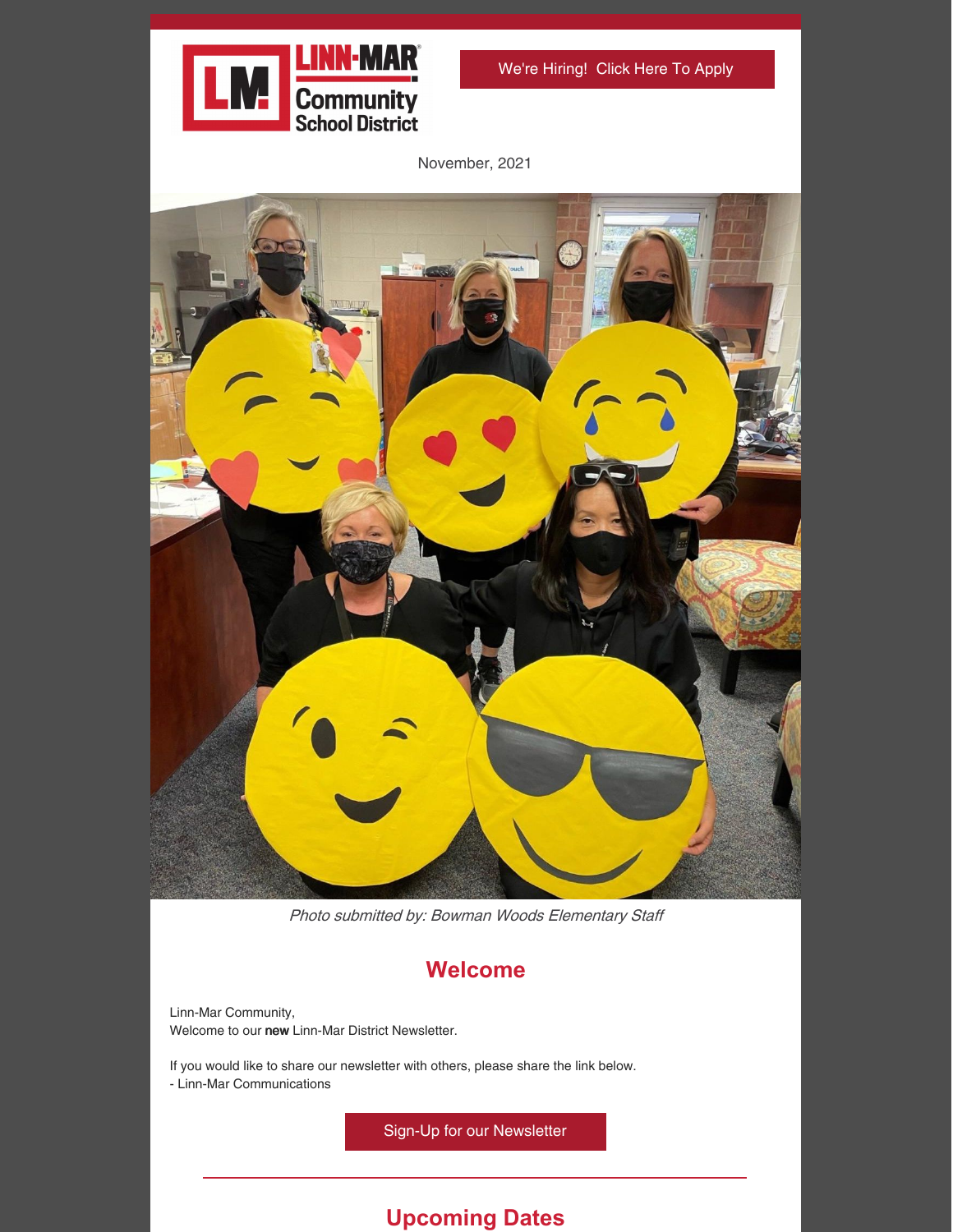#### November

- 11/8 Parent University "Digital Citizenship: Help Your Child Learn to Use Technology Responsibly"
- 11/10 Linn-Mar School Board Meeting
- 11/15 No School. (Professional Learning Day)
- 11/24-11/26 Thanksgiving Break
- 11/30 Lion Learning (Venture Academics)

#### December

12/23 - 12/31 - No School (Winter Break) Classes Resume, Monday Jan. 3rd, 2022.

### **Sign-Up for Weather Text and Email Alerts**



It's that time of year to make sure your PowerSchool and School Messenger contact information are correct to receive important weather-related texts and email alerts.

School Messenger will ONLY send text messages to phones tagged as "mobile". So, if a number is listed as "daytime", "home", or "work", it will not text that number.

Please update your contact information and change phone to mobile. Visit our website for detailed instructions.

#### [Read](https://www.linnmar.k12.ia.us/district/cancelations-and-delays/) More

#### **861 Free Trees For Linn-Mar Staff**



In October, several Linn-Mar Volunteers and staff unloaded 861 trees for LM staff as part of the Monarch Research Project.

The Monarch Research Project recently provided trees to EVERY school employee across Linn and Benton counties! Employees at 15 school districts and the Grant Wood AEA were able to select from 25 tree varieties. We might be bias, but our favorite trees are the Red and Black . Oaks.

[Read](https://www.facebook.com/linnmarcsd/posts/6921091011237914) More

## **Fun Trivia Poll**

The district was formed in 1948, what was the original name?

Linn-Mar [Community](https://campaignlp.constantcontact.com/forms/response?id=s2K4AWIFKOGZUmMHsQsScA2t9mHnmSeJll8V2Mc5976UpaayqOJ92PGJtNSiCSPW-Nr94c7v8Iew20k6_LdBit5sfHg_Tf5eGH1PUB5phFnLffPwginSczmBPNDBgevZxf7u5a_u5hJY9VJZftbdDsVuIN5_NE_V9ldEgfApy4B9XfusbB-T4X-vGhETlNVKuzWk_BooTyXFYMefTsr-aw&encVer=1&c=&ch=) School District

Marion Rural [Independent](https://campaignlp.constantcontact.com/forms/response?id=s2K4AWIFKOGZUmMHsQsScA2t9mHnmSeJll8V2Mc5976UpaayqOJ92PGJtNSiCSPW-Nr94c7v8Iew20k6_LdBit5sfHg_Tf5eGH1PUB5phFnLffPwginSczmBPNDBgevZxf7u5a_u5hJY9VJZftbdDsVuIN5_NE_V9ldEgfApy4B9XfusbB-T4X-vGhETlNVKuzWk_BooTyXXN6S9LkQxSg&encVer=1&c=&ch=) School District

Cedar [Rapids-Marion](https://campaignlp.constantcontact.com/forms/response?id=s2K4AWIFKOGZUmMHsQsScA2t9mHnmSeJll8V2Mc5976UpaayqOJ92PGJtNSiCSPW-Nr94c7v8Iew20k6_LdBit5sfHg_Tf5eGH1PUB5phFnLffPwginSczmBPNDBgevZxf7u5a_u5hJY9VJZftbdDsVuIN5_NE_V9ldEgfApy4B9XfusbB-T4X-vGhETlNVKuzWk_BooTyWrUSvPlZJhEA&encVer=1&c=&ch=) Community School District

The answer to this poll question will be featured in the next monthly newsletter. Thank you for participating.



Start-Finish August 23<sup>rd</sup> - May 26<sup>th</sup>